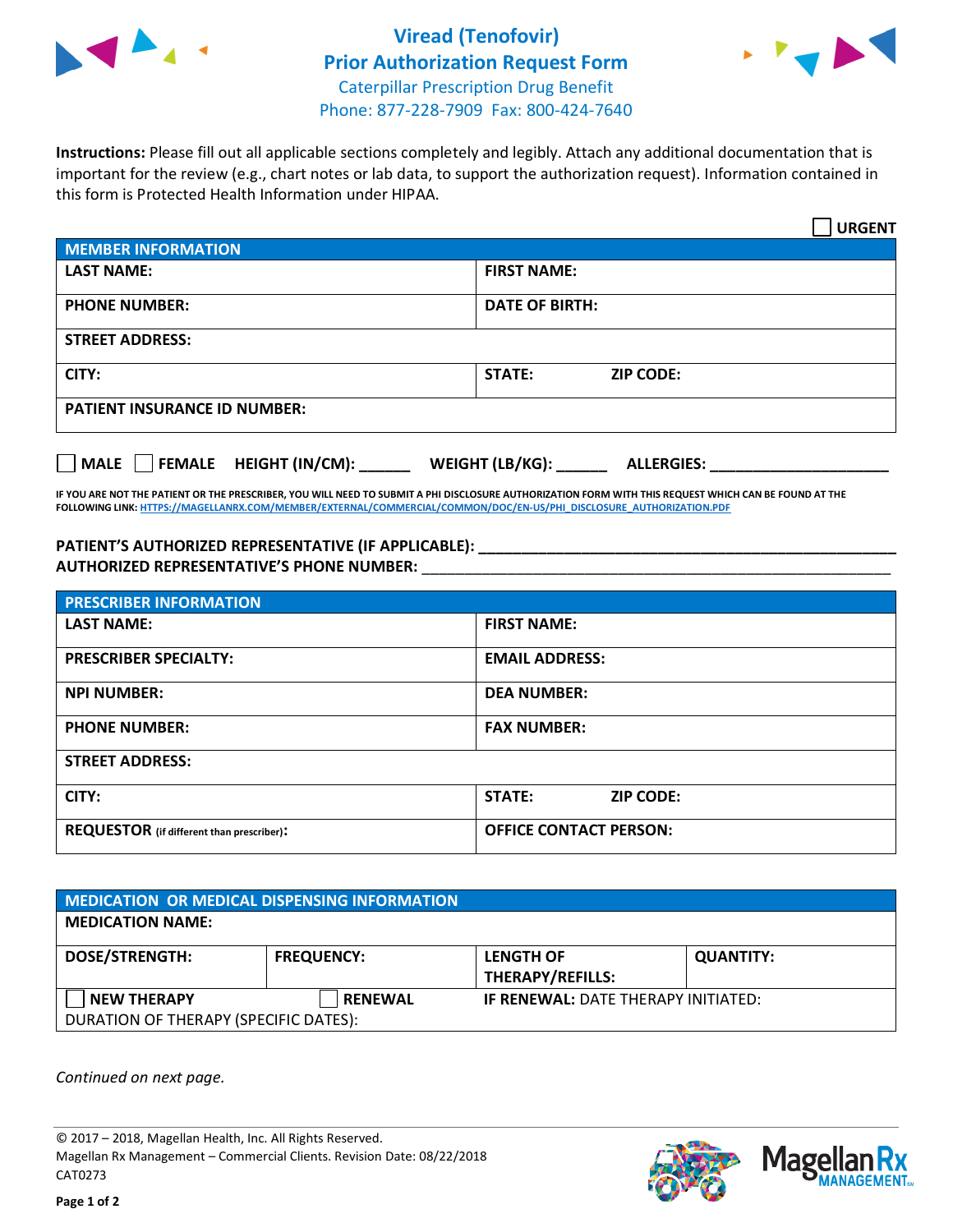



| MEMBER'S LAST NAME: NAME                                                                                                                                                                                          | <b>MEMBER'S FIRST NAME:</b>                                                                                                                 |                                    |  |  |
|-------------------------------------------------------------------------------------------------------------------------------------------------------------------------------------------------------------------|---------------------------------------------------------------------------------------------------------------------------------------------|------------------------------------|--|--|
| 1. HAS THE PATIENT TRIED ANY OTHER MEDICATIONS FOR THIS CONDITION?                                                                                                                                                |                                                                                                                                             | YES (if yes, complete below)<br>NO |  |  |
| <b>MEDICATION/THERAPY (SPECIFY</b>                                                                                                                                                                                | <b>DURATION OF THERAPY (SPECIFY</b>                                                                                                         | <b>RESPONSE/REASON FOR</b>         |  |  |
| DRUG NAME AND DOSAGE):                                                                                                                                                                                            | DATES):                                                                                                                                     | <b>FAILURE/ALLERGY:</b>            |  |  |
|                                                                                                                                                                                                                   |                                                                                                                                             |                                    |  |  |
|                                                                                                                                                                                                                   |                                                                                                                                             |                                    |  |  |
| 2. LIST DIAGNOSES:                                                                                                                                                                                                |                                                                                                                                             | <b>ICD-10:</b>                     |  |  |
| $\Box$ Chronic hepatitis B                                                                                                                                                                                        |                                                                                                                                             |                                    |  |  |
| $\Box$ HIV-1<br>□ Other diagnosis: _______________________ICD-10                                                                                                                                                  |                                                                                                                                             |                                    |  |  |
|                                                                                                                                                                                                                   |                                                                                                                                             |                                    |  |  |
|                                                                                                                                                                                                                   | 3. REQUIRED CLINICAL INFORMATION: PLEASE PROVIDE ALL RELEVANT CLINICAL INFORMATION TO SUPPORT A                                             |                                    |  |  |
| PRIOR AUTHORIZATION.                                                                                                                                                                                              |                                                                                                                                             |                                    |  |  |
| <b>Clinical Information:</b>                                                                                                                                                                                      |                                                                                                                                             |                                    |  |  |
| Document the patient's weight: ____________kg                                                                                                                                                                     |                                                                                                                                             |                                    |  |  |
| Is this patient able to swallow pills (tablets or capsules)? $\Box$ Yes $\Box$ No                                                                                                                                 |                                                                                                                                             |                                    |  |  |
|                                                                                                                                                                                                                   |                                                                                                                                             |                                    |  |  |
| Has the patient taken other oral tablets or capsules (with the exception of sprinkle capsules) in the preceding four<br>months? $\Box$ Yes $\Box$ No                                                              |                                                                                                                                             |                                    |  |  |
|                                                                                                                                                                                                                   |                                                                                                                                             |                                    |  |  |
|                                                                                                                                                                                                                   | Are there any other comments, diagnoses, symptoms, medications tried or failed, and/or any other information the                            |                                    |  |  |
| physician feels is important to this review?                                                                                                                                                                      |                                                                                                                                             |                                    |  |  |
|                                                                                                                                                                                                                   |                                                                                                                                             |                                    |  |  |
|                                                                                                                                                                                                                   |                                                                                                                                             |                                    |  |  |
|                                                                                                                                                                                                                   | Please note: Not all drugs/diagnosis are covered on all plans. This request may be denied unless all required                               |                                    |  |  |
| information is received.                                                                                                                                                                                          |                                                                                                                                             |                                    |  |  |
| ATTESTATION: I attest the information provided is true and accurate to the best of my knowledge. I understand that                                                                                                |                                                                                                                                             |                                    |  |  |
| the Health Plan, insurer, Medical Group or its designees may perform a routine audit and request the medical                                                                                                      |                                                                                                                                             |                                    |  |  |
| information necessary to verify the accuracy of the information reported on this form.                                                                                                                            |                                                                                                                                             |                                    |  |  |
| Prescriber Signature or Electronic I.D. Verification:                                                                                                                                                             |                                                                                                                                             | Date:                              |  |  |
|                                                                                                                                                                                                                   | CONFIDENTIALITY NOTICE: The documents accompanying this transmission contain confidential health information that is legally privileged. If |                                    |  |  |
| you are not the intended recipient, you are hereby notified that any disclosure, copying, distribution, or action taken in reliance on the contents                                                               |                                                                                                                                             |                                    |  |  |
| of these documents is strictly prohibited. If you have received this information in error, please notify the sender immediately (via return FAX)<br>and arrange for the return or destruction of these documents. |                                                                                                                                             |                                    |  |  |
|                                                                                                                                                                                                                   |                                                                                                                                             |                                    |  |  |
|                                                                                                                                                                                                                   |                                                                                                                                             |                                    |  |  |
| <b>FAX THIS FORM TO: 800-424-7640</b><br>MAIL REQUESTS TO: Magellan Rx Management Prior Authorization Program; c/o Magellan Health, Inc.                                                                          |                                                                                                                                             |                                    |  |  |
| 4801 E. Washington Street, Phoenix, AZ 85034                                                                                                                                                                      |                                                                                                                                             |                                    |  |  |
|                                                                                                                                                                                                                   | Phone: 877-228-7909                                                                                                                         |                                    |  |  |
|                                                                                                                                                                                                                   |                                                                                                                                             |                                    |  |  |

© 2017 – 2018, Magellan Health, Inc. All Rights Reserved. Magellan Rx Management – Commercial Clients. Revision Date: 08/22/2018 CAT0273